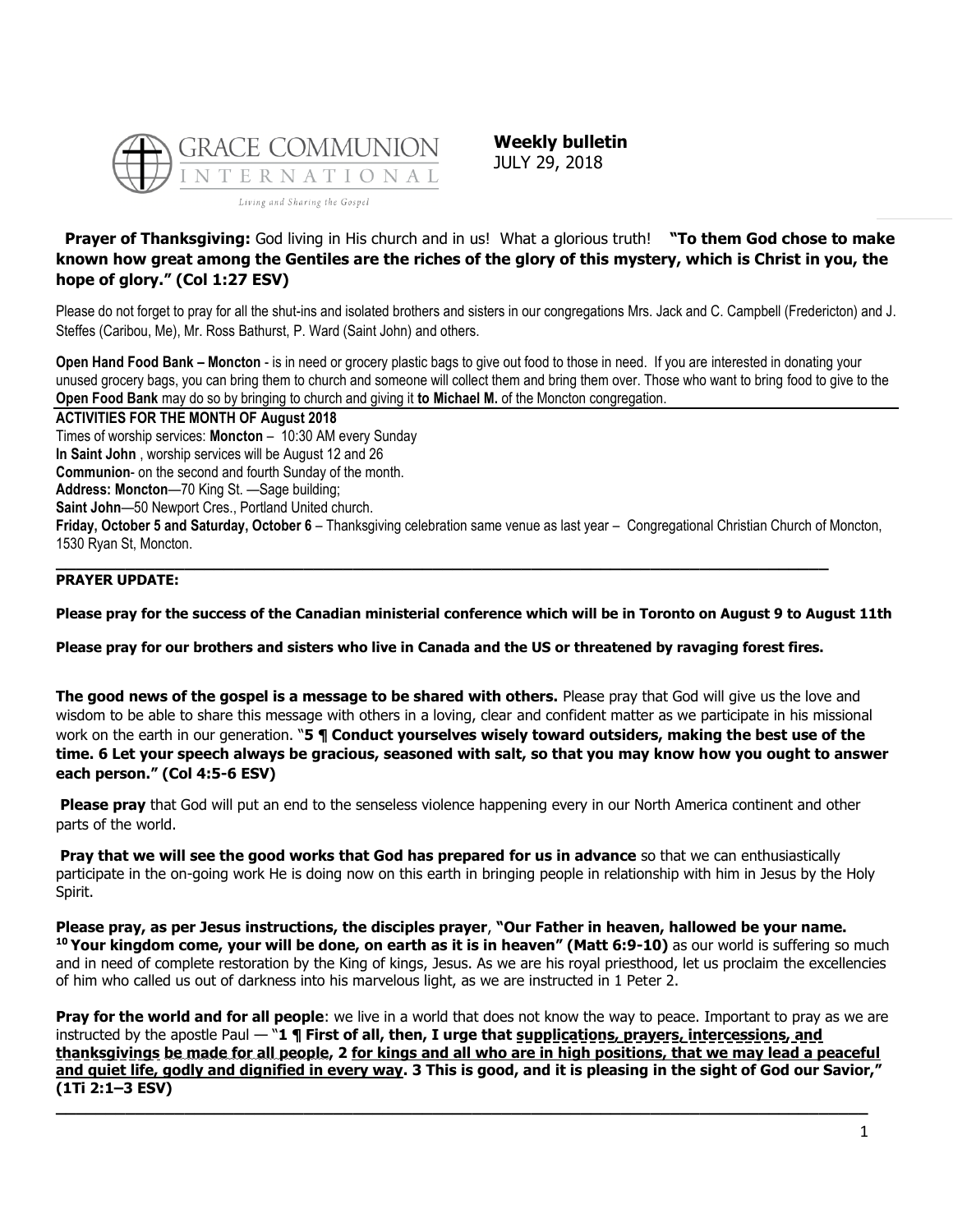## **[Open for ministry!](https://update.gci.org/2018/07/open-for-ministry/)**

Posted by GCI Update on July 25, 2018 under [From the President](https://update.gci.org/category/president/) |

Dear Brothers and Sisters:



The move of our Home Office from Glendora, CA, to Charlotte, NC, was quite a challenge. Not only were there hundreds of boxes to pack and unpack, there was the challenge of getting the staff members who moved from California to North Carolina situated in their new homes. There was also the challenge of filling some key staff positions. Thankfully, those tasks are now complete, and I'm pleased to report that GCI's International Home Office is open for ministry! **Open House**

Greg and Susan Williams

To celebrate, we recently held an open house at the Home Office. It was attended by local GCI members and other guests. Here are some pictures.

**Welcome to our new home!**







**New Media Team ..(** first let me brag a bit on the newest team members)

As noted by Joseph Tkach in his [March 14](https://update.gci.org/2018/03/glendora-mission-complete/) Update letter, several Glendora Home Office employees did not relocate to Charlotte. As a result, we needed to fill several Home Office staff positions. A primary need involved staffing the GCI Media team. In Glendora, that team was competently directed since 2010 by Nathan Smith. But having recently become a father, and with all four of the grandparents located on the West coast, Nathan decided not to relocate to Charlotte. We are grateful for his service, including his willingness over the last several months to share his knowledge and expertise in preparing our new GCI Media Director, Michelle Fleming. Michelle, the daughter of one of GCI's mission directors, has been a Home Office employee for several months. She is bright, quickly learns new skills, and has the management acumen needed to tackle the challenge of producing media content on behalf of our global GCI family. Most importantly, Michelle is a GCI elder with a passion for how the Spirit is shaping us as a fellowship.

Michelle

I'm confident that her passion will shine brightly in the new and creative media productions to come from the newly formed GCI Media team, which now includes Joe Brannen and Charlotte Rakestraw.



Charlotte Joe



**Joe Brannen**, a GCI elder, is our Digital Content Developer. Joe does a magnificent job telling the GCI story in videos, photographs and other media because he and his young family have lived the story at home and through ministry in GCI congregations and camps. **Charlotte Rakestraw**, the daughter of a GCI pastor in Florida, is our Social Media and Correspondence Coordinator. Having discovered a passion for graphic design as a teen, she majored in that area of study in college, and has worked as a designer for ten years. Charlotte now uses her considerable graphic design talent to tell the GCI story using 21st century technology.

I'm thrilled that this talented Media team is now in place in our Home Office. I'm blessed to have their offices adjacent to mine. Their infectious energy keeps me excited to come to work every day! Come visit us. We're *open for ministry!* 

Greg Williams, GCI Vice President

#### $\_$  ,  $\_$  ,  $\_$  ,  $\_$  ,  $\_$  ,  $\_$  ,  $\_$  ,  $\_$  ,  $\_$  ,  $\_$  ,  $\_$  ,  $\_$  ,  $\_$  ,  $\_$  ,  $\_$  ,  $\_$  ,  $\_$  ,  $\_$  ,  $\_$  ,  $\_$  ,  $\_$  ,  $\_$  ,  $\_$  ,  $\_$  ,  $\_$  ,  $\_$  ,  $\_$  ,  $\_$  ,  $\_$  ,  $\_$  ,  $\_$  ,  $\_$  ,  $\_$  ,  $\_$  ,  $\_$  ,  $\_$  ,  $\_$  , **FIVE SIMPLE RULES FOR BIBLE STUDY**

The Bible is a complex book, but it has a simple message. There's enough wisdom in it for a lifetime of detailed study; and there is also wisdom that beginners can easily find.

If you have never read a 1,000-page book, the Bible may seem difficult and unapproachable. The strange names and strange customs might be intimidating. But perhaps you want to read the Bible, despite its difficulties, because you have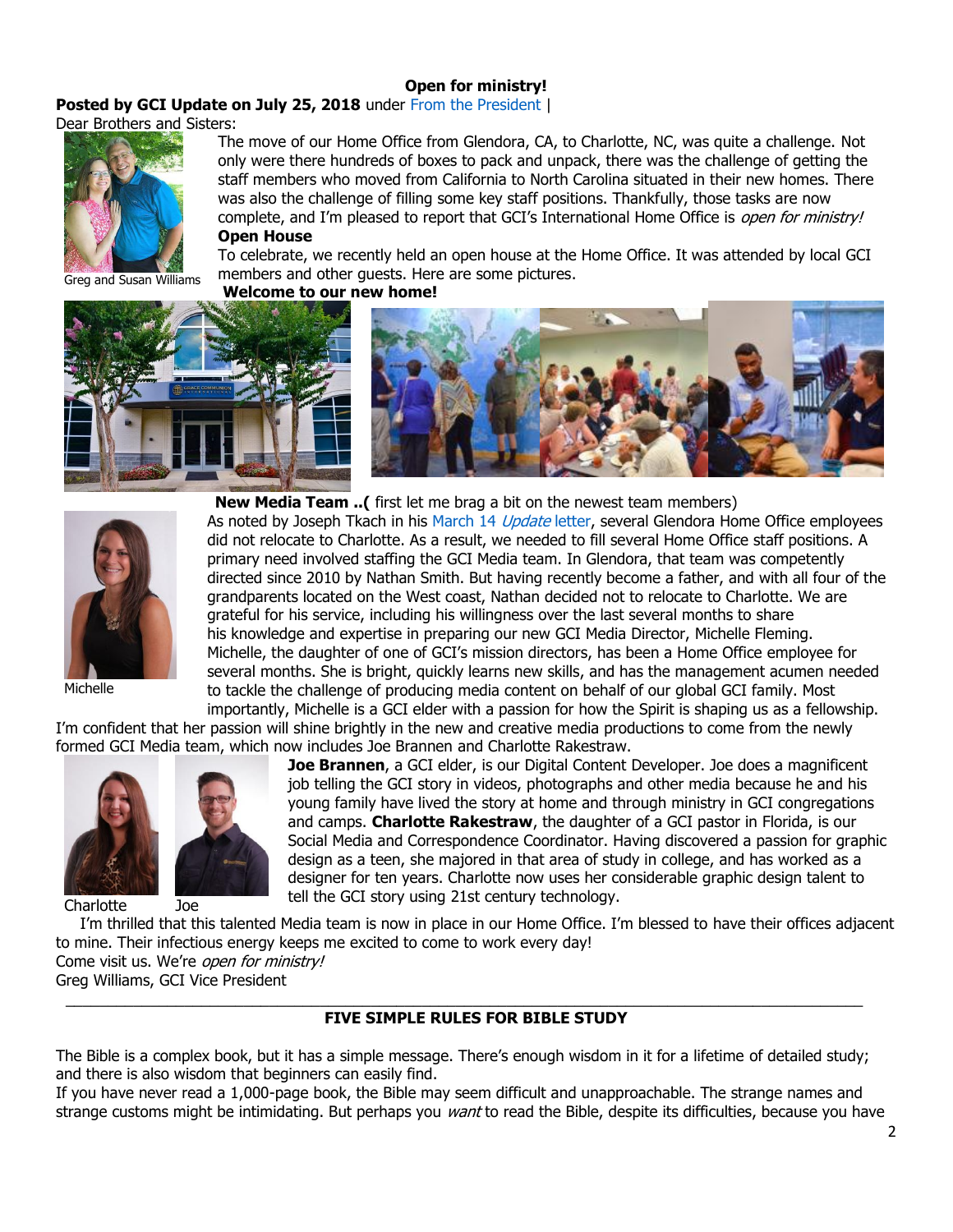heard that it can tell you more about the God who made you and who loves you. It can tell you about Jesus, your Savior, and what he did and taught. There's treasure hidden in this book, but you aren't quite sure how to go about finding it. Here are five simple rules to help you:

# **1. Start**

It is a big book, and nothing will change that. The only way to begin is to begin. The one-mile hike begins with the first step. So start reading! But don't try to read it all at one time. The Bible wasn't designed for fast reading. It is not a novel, a mystery, or a thriller. Rather, it is a collection of different types of writing. Genesis, for example, contains several types of story covering several major characters. Each requires some thought of its own, so don't be in a hurry to rush onward just to say you've done it. Take your time, a little bit each day. Structure your schedule so that you will have some time set aside for this.

Where should you start? Genesis has some interesting stories, and Exodus starts with a great story, but then the story slows dramatically, and most people lose interest by the time they get to Leviticus and Numbers, which are even slower. It's probably better to start in the New Testament, with the stories of Jesus. Mark is a fast-moving Gospel, and Acts has a great story flow. This will then put Paul's letters in context.

Don't feel obligated to read everything "in order" — the Christians in Rome did just fine reading Romans first. Feel free to skip around a bit, reading the Gospel of Luke, then the letter of Hebrews, or whatever. Later, you might want to try an Old Testament book, such as Psalms or Samuel.

When you begin each book, put the date on the first page. That way you'll know which books you've read, and which you haven't. Eventually you'll get to them all  $-$  if you keep at it.

You may want to get a modern translation, too. There's nothing especially holy or helpful about 400-year-old English. Try the New International Version, the New Living Translation, or other easier versions.

# **2. Read**

If you read only one sentence, you might misunderstand it. For example, if I shout "Fire!" you might not know whether I am warning you of danger, or telling you to shoot a gun. The word needs a context before you can understand it. The same is true of sentences in Scripture. For example, "No one is greater in this house than I am. My master has withheld nothing from me except you." To understand this sentence, we need to know who is speaking, who he is speaking to, and why. We need a context.

So if you want to understand what is going on, you need to read *passages*, not lift sentences off the page as if they had independent meaning. Sometimes they do, but most often they do not, and the only way to know whether they do is to read at least a few sentences before and some after, to get a feeling for what the passage as a whole is talking about. Who is talking, who is doing what, and why?

Many modern translations help us see the context by putting the words into paragraphs and giving subtitles for the major sections. These markers are usually a helpful indication of where one subject stops and another starts. The point is to read each verse *in context*, not as a totally independent thought.

# **3. Ask**

Unfortunately, we don't understand everything we read. We don't understand everything in a modern novel or movie, either, but we can nonetheless enjoy the flow of the story. But when it comes to the Bible, people often get troubled when they don't understand everything. After all, it is a message from God, and we are supposed to understand it, and we feel stupid when we don't.

Let's make it clear: Nobody understands all the Bible, even after studying it full-time for 50 years. Nobody understands everything the first time they read it. (Some people *think* they do, but they have a bigger problem!) When it comes to the things of God, we are all a little bit ignorant. So relax. If you don't understand something, ask questions. Ask the Bible. (Talk out loud if you want to, but don't expect to hear voices.)

Ask the Bible: Who is talking here? How does he or she feel? Why are these people doing things this way? Would I probably do the same thing? Are we supposed to take this literally, or is it talking about something else? Is it something good, or something bad? Is there anything in the text to give me clues to help me understand?

Sometimes the answers are clear, sometimes they are not. Sometimes we just have to write a question mark in the margin and move onward. That's just the way the Bible is. Maybe we'll understand it five years later. Maybe a Bible handbook could help us understand. We don't know, but what we know for sure is that we don't understand it right now. That's OK. Sometimes it's just best to move on to another passage. It's OK to have questions.

# **4. Talk**

Often, the things you don't understand, someone else does — and vice versa. So when we have questions about the meaning of the Bible, we can talk about it with other Christians. They may have already studied the same question, and may be able to make it clear.